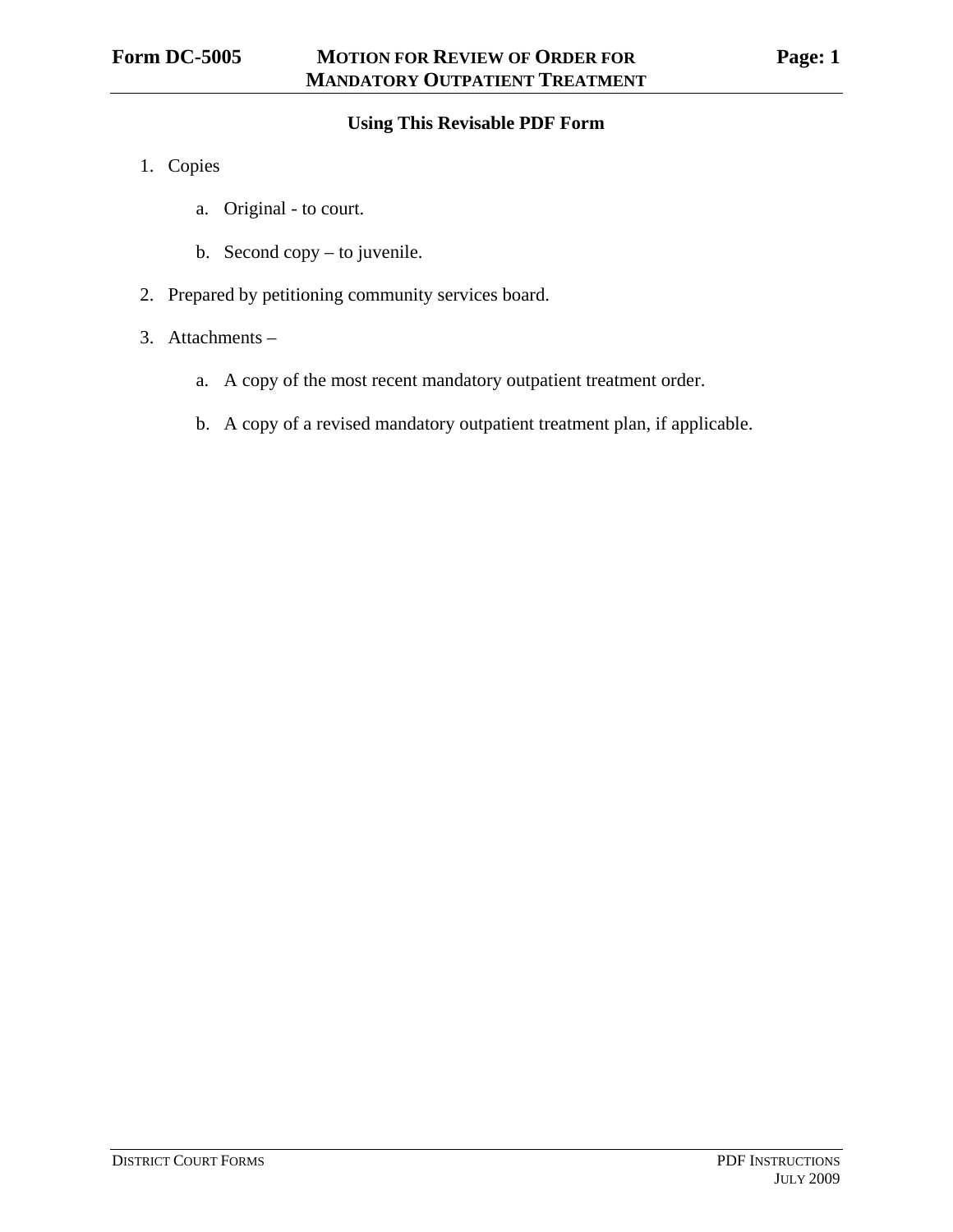# Form DC-5005 MOTION FOR REVIEW OF ORDER FOR Page: 2  **MANDATORY OUTPATIENT TREATMENT**

| <b>MOTION FOR REVIEW OF ORDER FOR</b>                                                                                                       | Case No.                                                                                                                                                                                                                                                                                          |
|---------------------------------------------------------------------------------------------------------------------------------------------|---------------------------------------------------------------------------------------------------------------------------------------------------------------------------------------------------------------------------------------------------------------------------------------------------|
| MANDATORY OUTPATIENT TREATMENT                                                                                                              |                                                                                                                                                                                                                                                                                                   |
| Commonwealth of Virginia VA. CODE §§ 16.1-345.3, 16.1-345.4                                                                                 |                                                                                                                                                                                                                                                                                                   |
|                                                                                                                                             | Juvenile and Domestic Relations District Court                                                                                                                                                                                                                                                    |
| CITY/COUNTY                                                                                                                                 |                                                                                                                                                                                                                                                                                                   |
|                                                                                                                                             |                                                                                                                                                                                                                                                                                                   |
| <b>NAME OF JUVENILE</b>                                                                                                                     |                                                                                                                                                                                                                                                                                                   |
| <b>ADDRESS</b>                                                                                                                              |                                                                                                                                                                                                                                                                                                   |
| Current location of juvenile, if different:                                                                                                 |                                                                                                                                                                                                                                                                                                   |
|                                                                                                                                             | 5                                                                                                                                                                                                                                                                                                 |
| <b>NAME AND ADDRESS OF FACILITY</b>                                                                                                         |                                                                                                                                                                                                                                                                                                   |
|                                                                                                                                             |                                                                                                                                                                                                                                                                                                   |
| <b>CITY</b><br><b>STATE</b><br><b>ZIP CODE</b>                                                                                              |                                                                                                                                                                                                                                                                                                   |
|                                                                                                                                             |                                                                                                                                                                                                                                                                                                   |
|                                                                                                                                             | NAME AND ADDRESS OF PARENT/GUARDIAN/LEGAL CUSTODIAN                                                                                                                                                                                                                                               |
|                                                                                                                                             |                                                                                                                                                                                                                                                                                                   |
|                                                                                                                                             | NAME AND ADDRESS OF PARENT/GUARDIAN/LEGAL CUSTODIAN                                                                                                                                                                                                                                               |
|                                                                                                                                             |                                                                                                                                                                                                                                                                                                   |
| NAME AND ADDRESS OF PETITIONING AGENCY                                                                                                      |                                                                                                                                                                                                                                                                                                   |
|                                                                                                                                             |                                                                                                                                                                                                                                                                                                   |
| <b>CITY</b><br><b>ZIP CODE</b><br><b>STATE</b>                                                                                              | <b>TELEPHONE NUMBER</b>                                                                                                                                                                                                                                                                           |
| Original petitioner for involuntary treatment of juvenile, if different:                                                                    |                                                                                                                                                                                                                                                                                                   |
|                                                                                                                                             |                                                                                                                                                                                                                                                                                                   |
| NAME AND ADDRESS                                                                                                                            |                                                                                                                                                                                                                                                                                                   |
|                                                                                                                                             |                                                                                                                                                                                                                                                                                                   |
| <b>ZIP CODE</b><br><b>STATE</b><br><b>CITY</b>                                                                                              |                                                                                                                                                                                                                                                                                                   |
|                                                                                                                                             | This motion for a hearing pursuant to Virginia Code § 16.1-345.4 to review a mandatory outpatient treatment ordered entered on $\frac{9}{2}$                                                                                                                                                      |
|                                                                                                                                             | of which the juvenile is the subject and a copy of which is attached and incorporated, is filed in accordance with the provisions of Virginia Code                                                                                                                                                |
|                                                                                                                                             |                                                                                                                                                                                                                                                                                                   |
| entry of the order, because the services necessary for the treatment of the juvenile's mental illness                                       | § 16.1-345.2 by the community services board responsible for developing the comprehensive mandatory treatment plan within 5 days of the                                                                                                                                                           |
|                                                                                                                                             |                                                                                                                                                                                                                                                                                                   |
|                                                                                                                                             |                                                                                                                                                                                                                                                                                                   |
|                                                                                                                                             |                                                                                                                                                                                                                                                                                                   |
|                                                                                                                                             |                                                                                                                                                                                                                                                                                                   |
|                                                                                                                                             |                                                                                                                                                                                                                                                                                                   |
|                                                                                                                                             |                                                                                                                                                                                                                                                                                                   |
|                                                                                                                                             |                                                                                                                                                                                                                                                                                                   |
|                                                                                                                                             |                                                                                                                                                                                                                                                                                                   |
|                                                                                                                                             | 13 ] Additional sheet(s) attached and incorporated by reference.                                                                                                                                                                                                                                  |
|                                                                                                                                             | Accordingly, the petitioner requests that the court schedule a hearing pursuant to $\S$ 16.1-345.4 and provide notice to the juvenile who is the<br>subject of the mandatory outpatient treatment order, the juvenile's parents, the juvenile's attorney, and this petitioning community services |
| board, which is responsible for developing the comprehensive mandatory outpatient treatment plan.                                           |                                                                                                                                                                                                                                                                                                   |
|                                                                                                                                             |                                                                                                                                                                                                                                                                                                   |
|                                                                                                                                             |                                                                                                                                                                                                                                                                                                   |
|                                                                                                                                             | [ ] § 16.1-345.3(D) by the community services board responsible for monitoring the juvenile's compliance with the comprehensive mandatory                                                                                                                                                         |
|                                                                                                                                             | 14 outpatient treatment plan, such board having determined that the juvenile has complied with the mandatory outpatient treatment order and                                                                                                                                                       |
| that continued mandatory outpatient treatment is no longer necessary.                                                                       |                                                                                                                                                                                                                                                                                                   |
|                                                                                                                                             | Accordingly, the petitioner requests that the court schedule a hearing to be held pursuant to § 16.1-345.4, appoint an attorney to represent                                                                                                                                                      |
| the juvenile if the juvenile is not represented by counsel, appoint a guardian ad litem for the juvenile, and provide notice of the hearing |                                                                                                                                                                                                                                                                                                   |
| pursuant to $\S$ 16.1-345.4(A).                                                                                                             |                                                                                                                                                                                                                                                                                                   |
| In accordance with the provisions of $\S$ 16.1-345.4(A), the names and addresses of all treatment providers listed in the comprehensive     |                                                                                                                                                                                                                                                                                                   |
| mandatory outpatient treatment order are provided to the clerk on an attached sheet.                                                        |                                                                                                                                                                                                                                                                                                   |
|                                                                                                                                             |                                                                                                                                                                                                                                                                                                   |

FORM DC-5005 (MASTER, PAGE ONE OF TWO) 07/09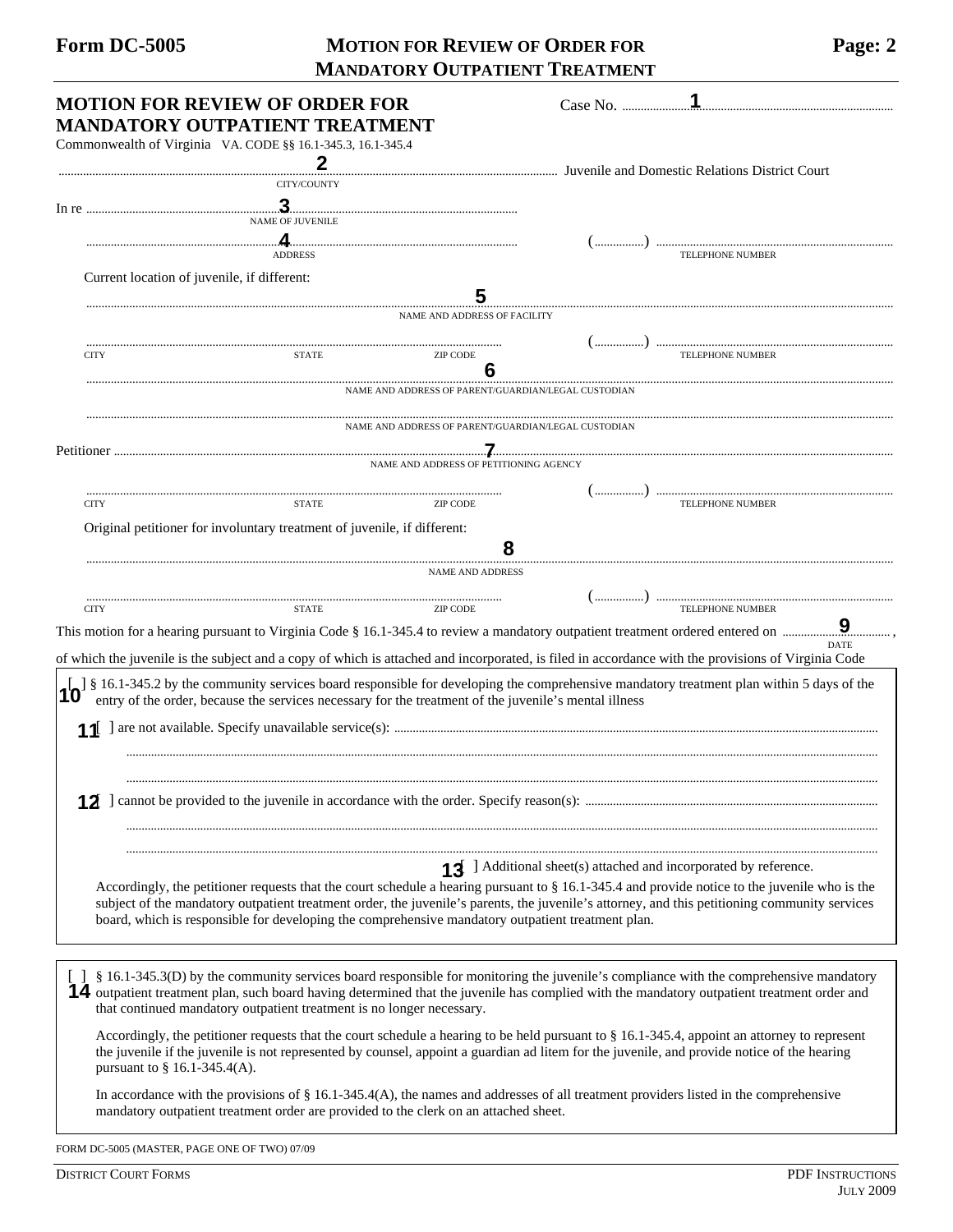### **Data Elements,** *page one*

- 1. Insert court case number.
- 2. Insert court name.
- 3. Insert name of juvenile.
- 4. Insert address and telephone number of juvenile.
- 5. Insert name, address and telephone number of facility where juvenile is located if different from address in Data Element No. 4.
- 6. Insert name(s) and address(es) of parent, guardian or legal custodian.
- 7. Insert name, address and telephone number of petitioning agency.
- 8. Insert name, address and telephone number of original petitioner for involuntary treatment of juvenile, if different from the current petitioner.
- 9. Insert date of mandatory outpatient treatment order.
- 10. Check this box if it is within 5 days of entry of the mandatory outpatient treatment order and the services specified in the mandatory outpatient treatment order are unavailable or cannot be provided.
- 11. Check this box if the services are not available, and specify the unavailable services.
- 12. Check this box if the services cannot be provided, and specify the reason.
- 13. Check this box if additional sheets are attached.
- 14. Check this box if it has been determined that the juvenile has complied with the mandatory outpatient treatment order and that continued mandatory outpatient treatment is no longer necessary.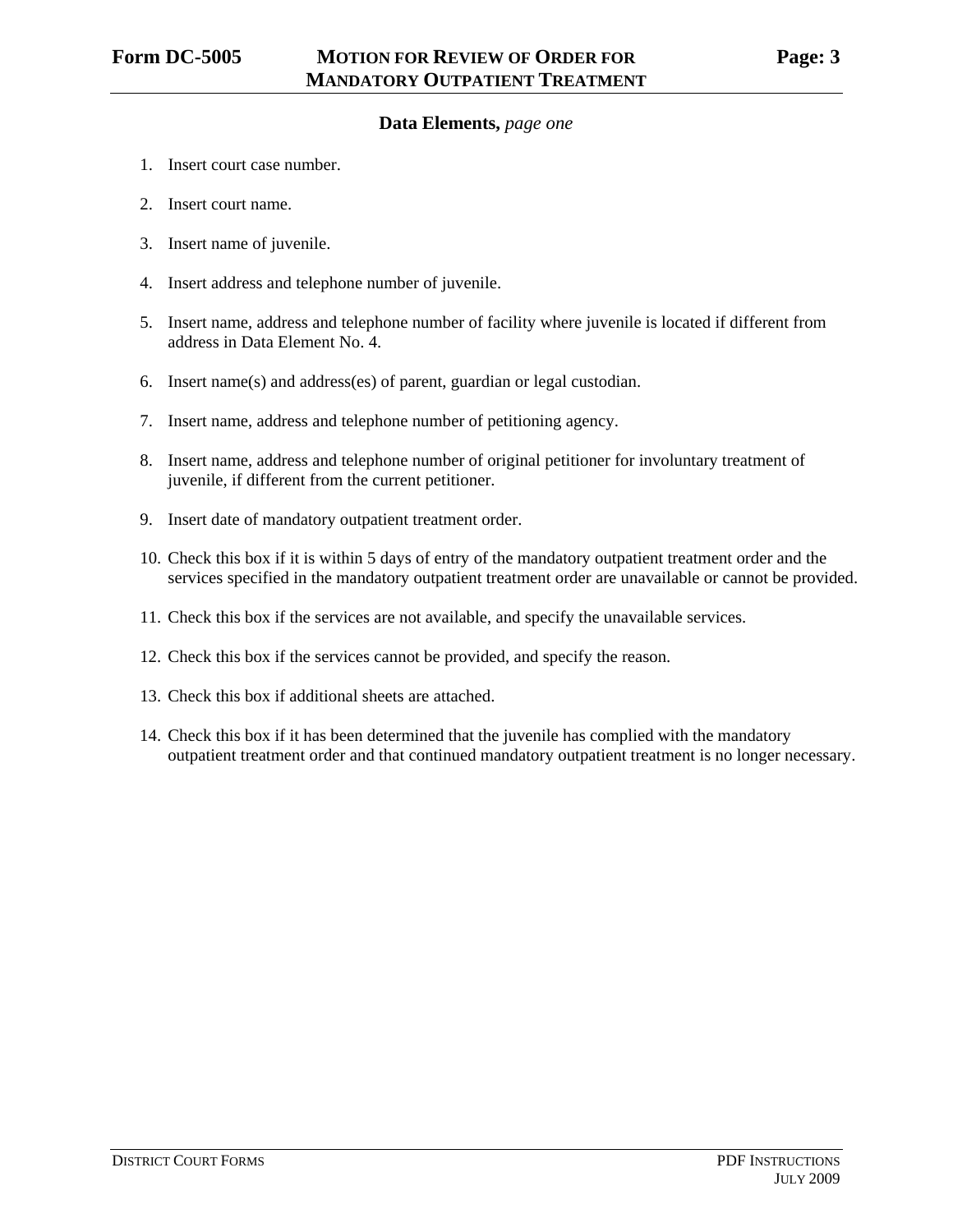**5** 

## Form DC-5005 MOTION FOR REVIEW OF ORDER FOR Page: 4  **MANDATORY OUTPATIENT TREATMENT**

| ∽ |  |
|---|--|
|   |  |

|                              | to comply with the mandatory outpatient treatment order. Describe noncompliance:                                                                                                                                                                     |              |                                      | 2 comprehensive mandatory outpatient treatment plan, such board having determined that the juvenile materially failed                                                                                                                                                                          |
|------------------------------|------------------------------------------------------------------------------------------------------------------------------------------------------------------------------------------------------------------------------------------------------|--------------|--------------------------------------|------------------------------------------------------------------------------------------------------------------------------------------------------------------------------------------------------------------------------------------------------------------------------------------------|
|                              |                                                                                                                                                                                                                                                      |              |                                      |                                                                                                                                                                                                                                                                                                |
|                              |                                                                                                                                                                                                                                                      |              |                                      | 3 [ ] Additional sheet(s) attached and incorporated by reference.                                                                                                                                                                                                                              |
|                              | This monitoring community services board files its motion<br>$\blacktriangleleft$ ] within 3 days of making its determination of the juvenile's noncompliance.<br>  ] within 24 hours of the juvenile's detention under a temporary detention order. |              |                                      |                                                                                                                                                                                                                                                                                                |
|                              |                                                                                                                                                                                                                                                      |              |                                      | Accordingly, the petitioner requests that this court schedule a hearing to be held pursuant to $\S 16.1-345.4$ , appoint an<br>attorney to represent the juvenile if the juvenile is not represented by counsel, appoint a guardian ad litem for the                                           |
|                              | juvenile, and provide notice of the hearing pursuant to $\S$ 16.1-345.4(A).                                                                                                                                                                          |              |                                      |                                                                                                                                                                                                                                                                                                |
|                              |                                                                                                                                                                                                                                                      |              |                                      | In accordance with the provisions of $\S 16.1-345.4(A)$ , the names and addresses of all treatment providers listed in the<br>comprehensive mandatory outpatient treatment order are provided to the clerk on an attached sheet.                                                               |
|                              |                                                                                                                                                                                                                                                      |              |                                      | [ ] Appointment of an evaluator in accordance with § 16.1-345.4(B) to perform an examination of the juvenile subject to the<br>comprehensive mandatory outpatient treatment plan and to include all applicable requirements of § 16.1-342 is<br>NAME OF PERSON OR AGENCY REQUESTING EVALUATION |
|                              |                                                                                                                                                                                                                                                      |              |                                      |                                                                                                                                                                                                                                                                                                |
|                              | CITY/COUNTY                                                                                                                                                                                                                                          | <b>STATE</b> | <b>ZIP CODE</b>                      | <b>TELEPHONE NUMBER</b>                                                                                                                                                                                                                                                                        |
|                              |                                                                                                                                                                                                                                                      |              |                                      |                                                                                                                                                                                                                                                                                                |
| <b>ADDRESS</b><br>Evaluator: |                                                                                                                                                                                                                                                      |              | <b>NAME AND ADDRESS OF EVALUATOR</b> |                                                                                                                                                                                                                                                                                                |

The following disposition is recommended by the petitioner:

10 [] Involuntary admission to manufactured and account of the state of the state of the state of the state of the state of the state of the state of the state of the state of the state of the state of the state of the sta NAME OF FACILITY

for a period of treatment not to exceed 30 days from the date of this order.

- **11** [ ] Renewal of the mandatory outpatient treatment plan:
	- [] without modification. OR
	- [ ] with substantive modifications to the mandatory outpatient treatment plan as set forth in the attached revised plan. OR

 .............................................................................................................................................................................................................................................................. ..............................................................................................................................................................................................................................................................

[ ] with the following modifications ..........................................................................................................................................................................................

**12** [ ] Additional sheet(s)s attached and incorporated by reference.

13<sup>[]</sup> Rescission of the mandatory outpatient treatment order.

FORM DC-5005 (MASTER, PAGE TWO OF TWO) 07/09